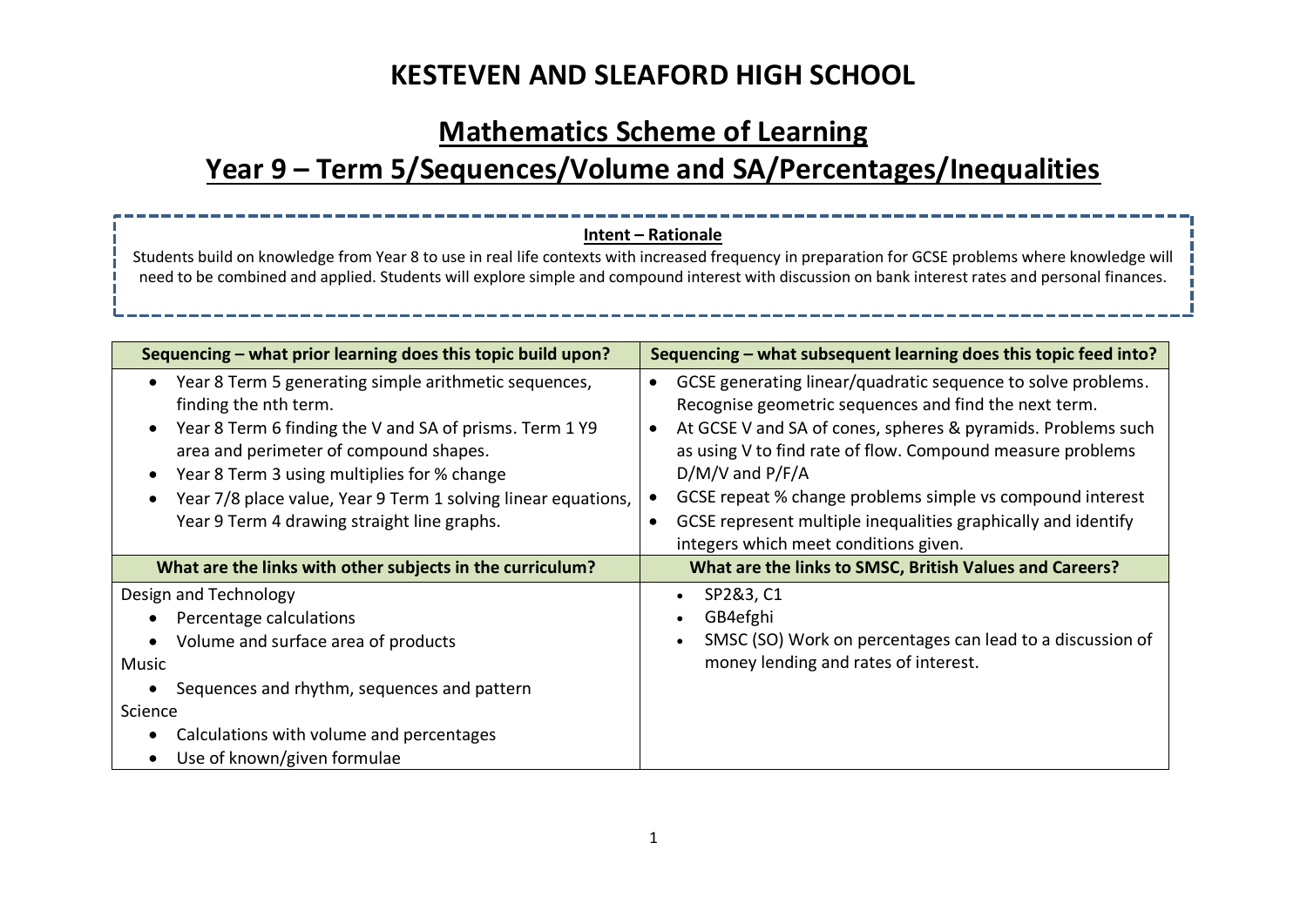| What are the opportunities for developing literacy skills and<br>developing learner confidence and enjoyment in reading?                                                        | What are the opportunities for developing mathematical skills?                                                                                                |
|---------------------------------------------------------------------------------------------------------------------------------------------------------------------------------|---------------------------------------------------------------------------------------------------------------------------------------------------------------|
| 'The Math Book' - Clifford Pickover<br>'Alex's Adventure in Numberland' - Alex Bellows<br>'On the Job: First Responders: Expressions, Equations and<br>Inequalities - Vickie An | Use of tables for systematic working to generate a sequence for<br>a problem<br>Using real life objects to find SA and V<br>Best buys using percentage change |

# **Mathematics Scheme of Learning**

### **Year 9 – Term 5**

**Intent – Concepts**

**What knowledge will students gain and what skills will they develop as a consequence of this topic?**

### **National Curriculum 2014 Programme of Study Reference**

Generate terms of a sequence from either a term-to-term or a position-to-term rule. Recognise arithmetic sequences and find the nth term. Recognise geometric sequences and appreciate other sequences that arise.

Derive and apply formulae to calculate and solve problems involving: perimeter and area of triangles, parallelograms, trapezia, volume of cuboids (including cubes) and other prisms (including cylinders). Calculate and solve problems involving: perimeters of 2-D shapes (including circles), areas of circles and composite shapes. Use the properties of faces, surfaces, edges and vertices of cubes, cuboids, prisms, cylinders, pyramids, cones and spheres to solve problems in 3-D

work interchangeably with terminating decimals and their corresponding fractions (such as  $\frac{7}{2}$  and 3.5 or 0.375 and $\frac{3}{8}$ ). Define percentage as 'number of parts per

hundred', interpret percentages and percentage changes as a fraction or a decimal, interpret these multiplicatively, express one quantity as a percentage of another, compare two quantities using percentages, and work with percentages greater than 100%. Interpret fractions and percentages as operators Understand and use the concepts and vocabulary of expressions, equations, inequalities, terms and factors

#### **Know**

Finding the nth term of an arithmetic sequence and a quadratic sequence. Explore other sequences e.g.  $n^3 + 1$ . Recap find the area and perimeter of basic shapes. Calculate the volume of prisms including cylinders and compound prisms (not spheres, cones, pyramids). Calculate the surface area of a cylinder.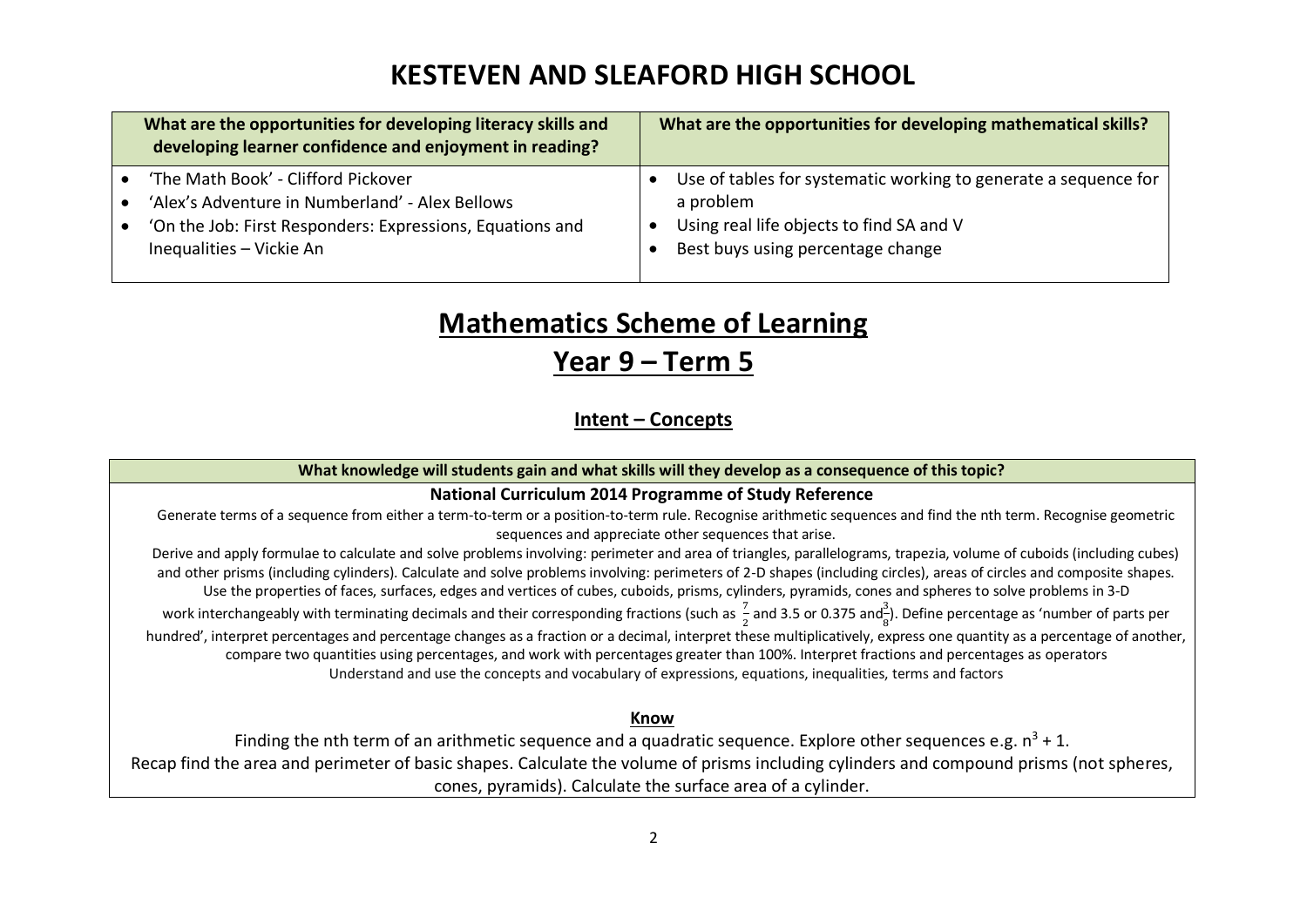| Recap using multipliers to calculate percentage change. Reverse percentages with emphasis on language used to identify. Calculate |                                                                                  |  |  |
|-----------------------------------------------------------------------------------------------------------------------------------|----------------------------------------------------------------------------------|--|--|
| compound interest and repeat percentage change.                                                                                   |                                                                                  |  |  |
| Represent an inequality on a number line and graphically. Solve a linear inequality.                                              |                                                                                  |  |  |
|                                                                                                                                   | <b>Apply</b>                                                                     |  |  |
|                                                                                                                                   | Generate a sequence from a picture.                                              |  |  |
|                                                                                                                                   | Solve problems to find missing dimensions when given the volume or surface area. |  |  |
|                                                                                                                                   | Personal finances.                                                               |  |  |
|                                                                                                                                   | Form an inequality to represent a worded problem.                                |  |  |
|                                                                                                                                   | <b>Extend</b>                                                                    |  |  |
| Form hypothesis and develop further questions to support an investigation where a sequence has been formed to generalise.         |                                                                                  |  |  |
| Use the volume to solve problems such as in compound measures or rate of flow.                                                    |                                                                                  |  |  |
| Able to identify opportunities to use percentage change to manage finances.                                                       |                                                                                  |  |  |
| Identify a region to represent multiple inequalities on a graph.                                                                  |                                                                                  |  |  |
| What subject specific language will be used and developed in this                                                                 | What opportunities are available for assessing the progress of                   |  |  |
| topic?                                                                                                                            | students?                                                                        |  |  |
| Arithmetic, geometric, quadratic, nth term, term-to-term, area,                                                                   | Investigative problem generating a quadratic sequence                            |  |  |
| surface area, compound, cross section, prism, circumference,                                                                      | Discussion of changing dimension and effect on SA and V,                         |  |  |
| diameter, radius, multiplier, simple interest, compound interest,                                                                 | 'goalless' problems                                                              |  |  |
| depreciates, decay, original amount, percentage change                                                                            | Use of mini whiteboards recapping multipliers. Best buy tasks                    |  |  |
|                                                                                                                                   |                                                                                  |  |  |
|                                                                                                                                   |                                                                                  |  |  |
|                                                                                                                                   |                                                                                  |  |  |